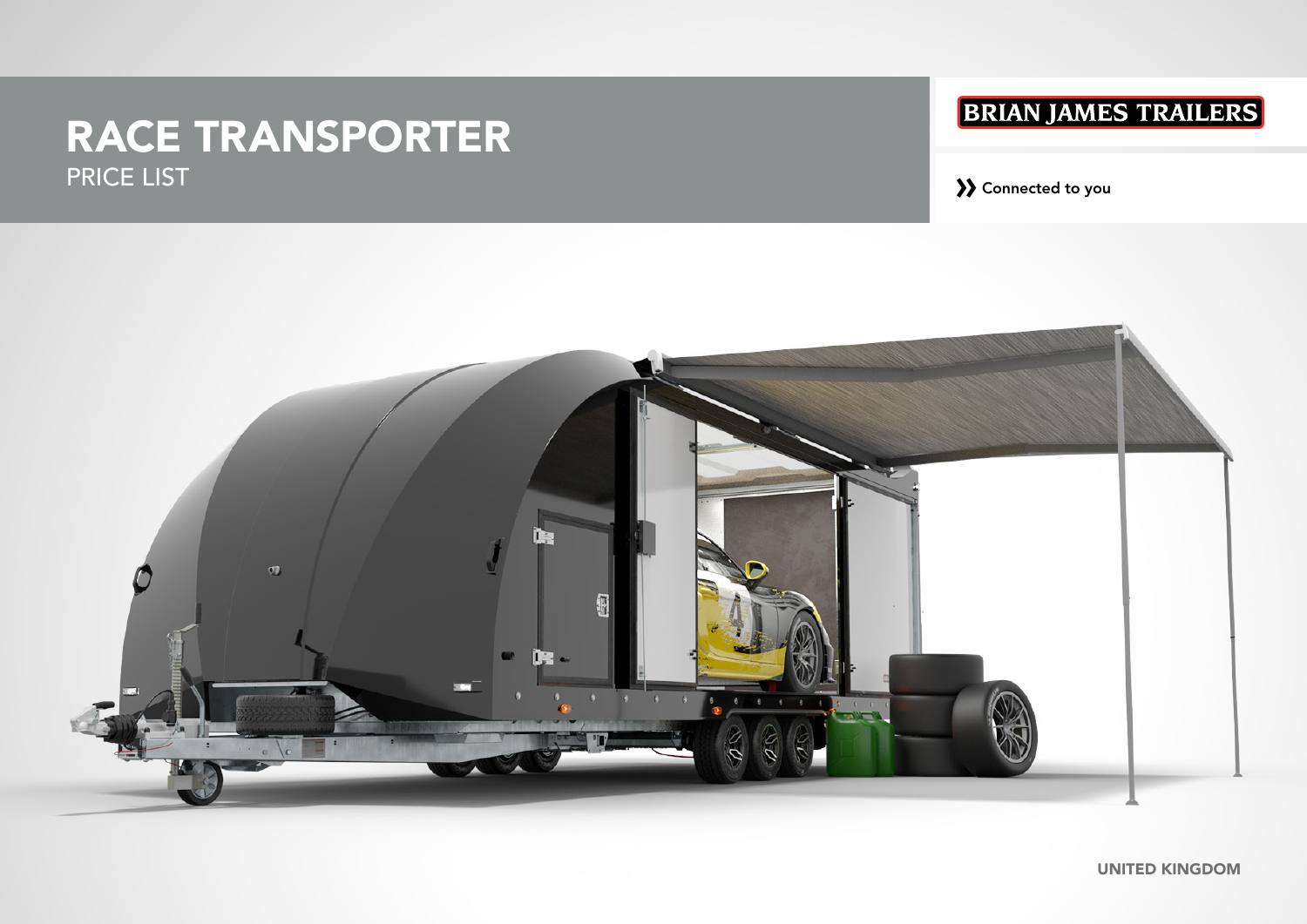# CONTENT

- RACE TRANSPORTER 4 & 5
- RACE TRANSPORTER 6
- OPTION PACKS
- OPTIONAL EQUIPMENT





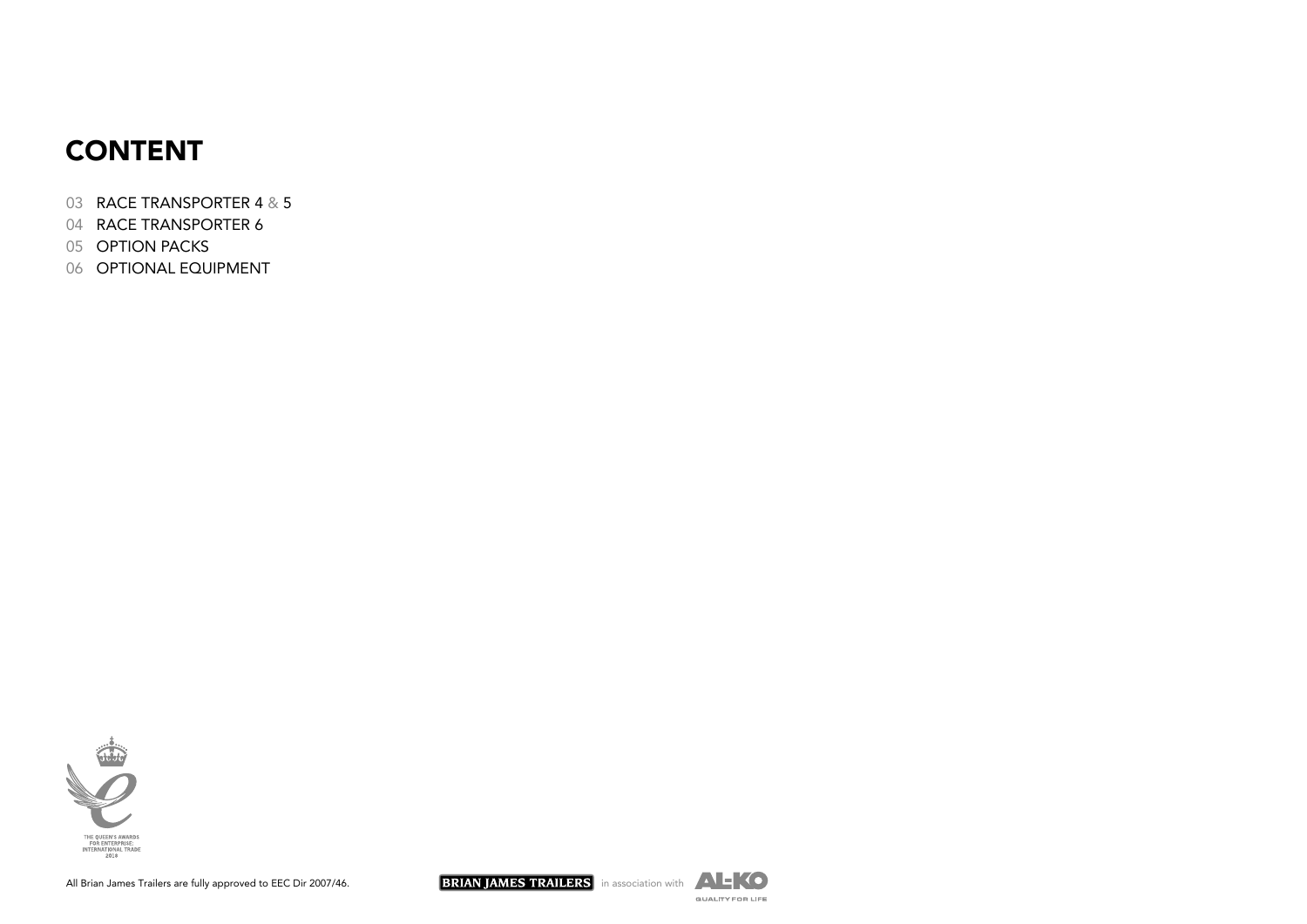#### RACE TRANSPORTER 4 & 5 STANDARD EQUIPMENT





| <b>MODEL</b>                                                |                    | <b>RACE TRANSPORTER</b> |                    |                    |                | <b>RACE TRANSPORTER 5</b> |                |                |
|-------------------------------------------------------------|--------------------|-------------------------|--------------------|--------------------|----------------|---------------------------|----------------|----------------|
| PRODUCT CODE                                                | 384-0041           | 384-1041                | 384-0060           | 384-1060           | 385-1090       | 385-2090                  | 385-1100       | 385-2100       |
| <b>CAPACITY</b>                                             |                    |                         |                    |                    |                |                           |                |                |
| Gross kg                                                    | 3,500              | 3,500                   | 3,500              | 3,500              | 3,500          | 3,500                     | 3,500          | 3,500          |
| Load kg                                                     | 2,220              | 2,220                   | 2,160              | 2,160              | 2,200          | 2,200                     | 2,140          | 2,140          |
| Unladen trailer weight kg                                   | 1,280              | 1,280                   | 1,340              | 1,340              | 1,300          | 1,300                     | 1,360          | 1,360          |
| <b>DIMENSIONS</b>                                           |                    |                         |                    |                    |                |                           |                |                |
| Chassis length m A                                          | 5.00               | 5.00                    | 5.50               | 5.50               | 5.00           | 5.00                      | 5.50           | 5.50           |
| Minimum usable bed length m                                 | 4.85               | 4.85                    | 5.35               | 5.35               | 4.85           | 4.85                      | 5.35           | 5.35           |
| Overall length m B                                          | 6.65               | 6.65                    | 7.12               | 7.12               | 6.65           | 6.65                      | 7.12           | 7.12           |
| Internal width m C                                          | 2.12               | 2.12                    | 2.12               | 2.12               | 2.12           | 2.12                      | 2.12           | 2.12           |
| Overall width m D                                           | 2.51               | 2.51                    | 2.51               | 2.51               | 2.50           | 2.50                      | 2.50           | 2.50           |
| Internal height m E                                         | 1.88               | 1.88                    | 1.88               | 1.88               | 1.88           | 1.88                      | 1.88           | 1.88           |
| Overall height (unloaded) m F                               | 2.53               | 2.53                    | 2.53               | 2.53               | 2.53           | 2.53                      | 2.53           | 2.53           |
| Bed height (unloaded) m G                                   | 0.48               | 0.48                    | 0.48               | 0.48               | 0.48           | 0.48                      | 0.48           | 0.48           |
| <b>OPERATION</b>                                            |                    |                         |                    |                    |                |                           |                |                |
| Hydraulic tilt bed                                          | $\bullet$          | $\bullet$               | $\bullet$          | $\bullet$          | $\bullet$      | $\bullet$                 | $\bullet$      | $\bullet$      |
| Electric winch plus battery on-board                        | $\bullet$          | $\bullet$               | $\bullet$          | $\bullet$          | $\bullet$      | $\bullet$                 | $\bullet$      | $\bullet$      |
| Coupling head with integral high security lock              | $\bullet$          | $\bullet$               | $\bullet$          | $\bullet$          | $\bullet$      | $\bullet$                 | $\bullet$      | $\bullet$      |
| <b>EXTERIOR/DOORS</b>                                       |                    |                         |                    |                    |                |                           |                |                |
| Body colour                                                 | White              | Black                   | White              | <b>Black</b>       | White          | <b>Black</b>              | White          | <b>Black</b>   |
| Full body length black vinyl body stripe package            |                    |                         |                    |                    | $\bullet$      |                           | $\bullet$      |                |
| Side doors                                                  | Gullwing (2 sides) | Gullwing (2 sides)      | Gullwing (2 sides) | Gullwing (2 sides) | Twin (2 sides) | Twin (2 sides)            | Twin (2 sides) | Twin (2 sides) |
| Front access hatches                                        | $\bullet$          | $\bullet$               | $\bullet$          | $\bullet$          | $\bullet$      | $\bullet$                 | $\bullet$      | e              |
| Rear door - aluminium/steel construction with body moulding | $\bullet$          | $\bullet$               | $\bullet$          | $\bullet$          | $\bullet$      | $\bullet$                 | $\bullet$      | $\bullet$      |
| Daylight roof                                               | $\bullet$          | $\bullet$               | $\bullet$          | $\bullet$          | $\bullet$      | $\bullet$                 | $\bullet$      | $\bullet$      |
| <b>RUNNING GEAR</b>                                         |                    |                         |                    |                    |                |                           |                |                |
| Wheel size                                                  | 12" (155/70)       | 12" (155/70)            | 12" (155/70)       | 12" (155/70)       | 12" (155/70)   | 12" (155/70)              | 12" (155/70)   | 12" (155/70)   |
| Axles                                                       | $\overline{2}$     | $\overline{2}$          | $\overline{2}$     | $\overline{2}$     | $\overline{2}$ | $\overline{2}$            | $\overline{2}$ | $\overline{2}$ |
| Spare wheel                                                 | $\bullet$          | $\bullet$               | $\bullet$          | $\bullet$          | $\bullet$      | $\bullet$                 | $\bullet$      | $\bullet$      |
| Heavy duty jockey wheel                                     | $\bullet$          | $\bullet$               | $\bullet$          | $\bullet$          | $\bullet$      | $\bullet$                 | $\bullet$      | $\bullet$      |
| <b>WARRANTY</b>                                             |                    |                         |                    |                    |                |                           |                |                |
| 5 year extended chassis warranty                            | $\bullet$          | $\bullet$               | $\bullet$          | $\bullet$          | $\bullet$      | $\bullet$                 | $\bullet$      | $\bullet$      |
| <b>DELIVERY</b>                                             |                    |                         |                    |                    |                |                           |                |                |
| Delivery to a UK dealer                                     | $\bullet$          | $\bullet$               | $\bullet$          | $\bullet$          | $\bullet$      | $\bullet$                 | $\bullet$      | $\bullet$      |
| <b>PRICE</b>                                                |                    |                         |                    |                    |                |                           |                |                |
| £ ex vat                                                    | 15,349             | 16,219                  | 16,269             | 17,139             | 17,709         | 18,569                    | 19,019         | 19,879         |

Brian James Trailers Ltd, Car Transporter price list 11.05.22. All prices shown are subject to VAT. Trailer prices include delivery to a UK dealer. Prices subject to change without prior notice.

Illustrations may depict non-standard equipment. All trailer weights stated are approximate and are based on a trailer with no optional extras fitted.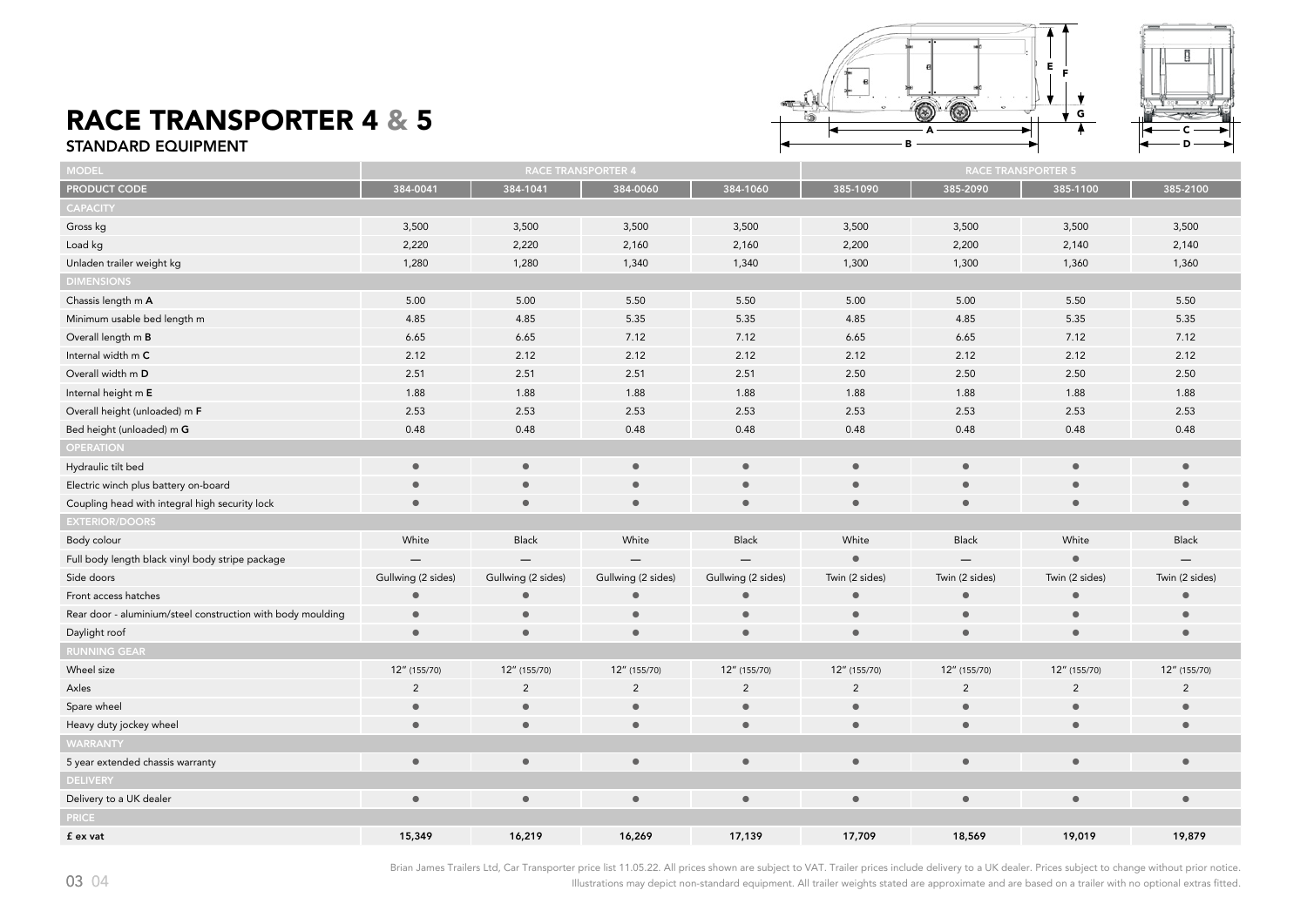#### RACE TRANSPORTER 6 STANDARD EQUIPMENT





| MODEL                                                                                     | <b>RACE TRANSPORTER 6</b> |                |                |                |                |                |                |                |                |                |
|-------------------------------------------------------------------------------------------|---------------------------|----------------|----------------|----------------|----------------|----------------|----------------|----------------|----------------|----------------|
| <b>PRODUCT CODE</b>                                                                       | 396-2010                  | 396-3010       | 396-2020       | 396-3020       | 396-2030       | 396-3030       | 396-2040       | 396-3040       | 396-2060       | 396-3060       |
| <b>CAPACITY</b>                                                                           |                           |                |                |                |                |                |                |                |                |                |
| Gross kg                                                                                  | 3,500                     | 3,500          | 3,500          | 3,500          | 3,500          | 3,500          | 3,500          | 3,500          | 3,500          | 3,500          |
| Load kg                                                                                   | 2,020                     | 2,020          | 1,960          | 1,960          | 2,000          | 2,000          | 1,930          | 1,930          | 1,800          | 1,800          |
| Unladen trailer weight kg                                                                 | 1,480                     | 1,480          | 1,540          | 1,540          | 1,500          | 1,500          | 1,570          | 1,570          | 1,700          | 1,700          |
| <b>DIMENSIONS</b>                                                                         |                           |                |                |                |                |                |                |                |                |                |
| Chassis length m A                                                                        | 5.50                      | 5.50           | 6.00           | 6.00           | 5.50           | 5.50           | 6.00           | 6.00           | 6.50           | 6.50           |
| Minimum usable bed length m                                                               | 5.38                      | 5.38           | 5.88           | 5.88           | 5.38           | 5.38           | 5.88           | 5.88           | 6.38           | 6.38           |
| Overall length m B                                                                        | 7.20                      | 7.20           | 7.70           | 7.70           | 7.20           | 7.20           | 7.70           | 7.70           | 8.20           | 8.20           |
| Internal width m C                                                                        | 2.12                      | 2.12           | 2.12           | 2.12           | 2.29           | 2.29           | 2.29           | 2.29           | 2.29           | 2.29           |
| Overall width m D                                                                         | 2.39                      | 2.39           | 2.39           | 2.39           | 2.56           | 2.56           | 2.56           | 2.56           | 2.56           | 2.56           |
| Internal height m E                                                                       | 1.88                      | 1.88           | 1.88           | 1.88           | 1.88           | 1.88           | 1.88           | 1.88           | 1.88           | 1.88           |
| Overall height (unloaded) m F                                                             | 2.64                      | 2.64           | 2.64           | 2.64           | 2.64           | 2.64           | 2.64           | 2.64           | 2.67           | 2.67           |
| Bed height (unloaded) m G                                                                 | 0.58                      | 0.58           | 0.58           | 0.58           | 0.58           | 0.58           | 0.58           | 0.58           | 0.67           | 0.67           |
| <b>OPERATION</b>                                                                          |                           |                |                |                |                |                |                |                |                |                |
| Loading operation (electric hydraulics - includes built-in battery level indicator/gauge) | $\bullet$                 | $\bullet$      | $\bullet$      | $\bullet$      | $\bullet$      | $\bullet$      | $\bullet$      | $\bullet$      | $\bullet$      | $\bullet$      |
| Electric winch plus battery on-board                                                      | $\bullet$                 | $\bullet$      |                | $\bullet$      | $\bullet$      |                |                | $\bullet$      | $\bullet$      |                |
| Cast steel coupling head with integral high security lock                                 | $\bullet$                 | $\bullet$      |                | $\bullet$      | $\bullet$      |                |                |                | $\epsilon$     |                |
| Adjustable wheel chock - quick release, 55mm high, suitable for cars with low splitters   | $\bullet$                 | $\bullet$      |                | $\bullet$      |                |                |                |                | $\bullet$      |                |
| Pre-galvanised storage tray - central x2 and front x2                                     | $\bullet$                 | $\bullet$      | $\bullet$      | $\bullet$      | $\bullet$      | $\bullet$      | $\epsilon$     | $\bullet$      | $\bullet$      | $\bullet$      |
| <b>EXTERIOR/DOORS</b>                                                                     |                           |                |                |                |                |                |                |                |                |                |
| Body colour                                                                               | White                     | <b>Black</b>   | White          | Black          | White          | <b>Black</b>   | White          | <b>Black</b>   | White          | <b>Black</b>   |
| Full body length black vinyl body stripe package (not available on black body option)     | $\bullet$                 | $\bullet$      | $\bullet$      | $\bullet$      | $\bullet$      |                | $\bullet$      | $\bullet$      | $\bullet$      | $\bullet$      |
| Exterior LED lighting all round                                                           | $\bullet$                 | $\bullet$      | $\bullet$      | $\bullet$      | $\bullet$      |                | $\epsilon$     | $\bullet$      | $\bullet$      | $\bullet$      |
| Side doors                                                                                | Twin (2 sides)            | Twin (2 sides) | Twin (2 sides) | Twin (2 sides) | Twin (2 sides) | Twin (2 sides) | Twin (2 sides) | Twin (2 sides) | Twin (2 sides) | Twin (2 sides) |
| Front and rear access hatches                                                             | $\bullet$                 | $\bullet$      |                | $\bullet$      | $\bullet$      |                | $\blacksquare$ |                |                | $\bullet$      |
| Rear door - aluminium and steel construction with body moulding                           | $\bullet$                 | $\bullet$      | $\bullet$      | $\bullet$      | $\bullet$      | $\bullet$      | $\bullet$      |                | $\epsilon$     | $\bullet$      |
| Daylight roof                                                                             | $\bullet$                 | $\bullet$      | $\bullet$      | $\bullet$      | $\bullet$      | $\bullet$      | $\bullet$      | $\bullet$      | $\bullet$      | $\bullet$      |
| <b>RUNNING GEAR</b>                                                                       |                           |                |                |                |                |                |                |                |                |                |
| Wheel size                                                                                | 10" (195/55)              | 10" (195/55)   | 10" (195/55)   | 10" (195/55)   | 10" (195/55)   | 10" (195/55)   | 10" (195/55)   | 10" (195/55)   | 13" (195/55)   | 13" (195/55)   |
| Axles                                                                                     | 3                         | 3              | 3              | 3              | 3              | 3              | 3              | 3              | 3              | 3              |
| Spare wheel                                                                               |                           | $\bullet$      |                | $\bullet$      |                |                |                | $\epsilon$     | $\epsilon$     | $\bullet$      |
| Heavy duty jockey wheel                                                                   | $\bullet$                 | $\bullet$      | $\bullet$      | $\bullet$      | $\bullet$      | $\bullet$      | $\bullet$      | $\blacksquare$ | $\bullet$      | $\bullet$      |
| <b>WARRANTY</b>                                                                           |                           |                |                |                |                |                |                |                |                |                |
| 5 year extended chassis warranty                                                          | $\bullet$                 | $\bullet$      | $\bullet$      | $\bullet$      | $\bullet$      | $\bullet$      | $\bullet$      | $\bullet$      | $\bullet$      | $\bullet$      |
| <b>DELIVERY</b>                                                                           |                           |                |                |                |                |                |                |                |                |                |
| Delivery to a UK dealer                                                                   | $\bullet$                 | $\bullet$      | $\bullet$      | $\bullet$      | $\bullet$      | $\bullet$      | $\bullet$      | $\bullet$      | $\bullet$      | $\bullet$      |
| <b>PRICE</b>                                                                              |                           |                |                |                |                |                |                |                |                |                |
| £ ex vat                                                                                  | 21,629                    | 22,519         | 22,849         | 23,739         | 22,589         | 23,479         | 23,809         | 24,689         | 25,409         | 26,309         |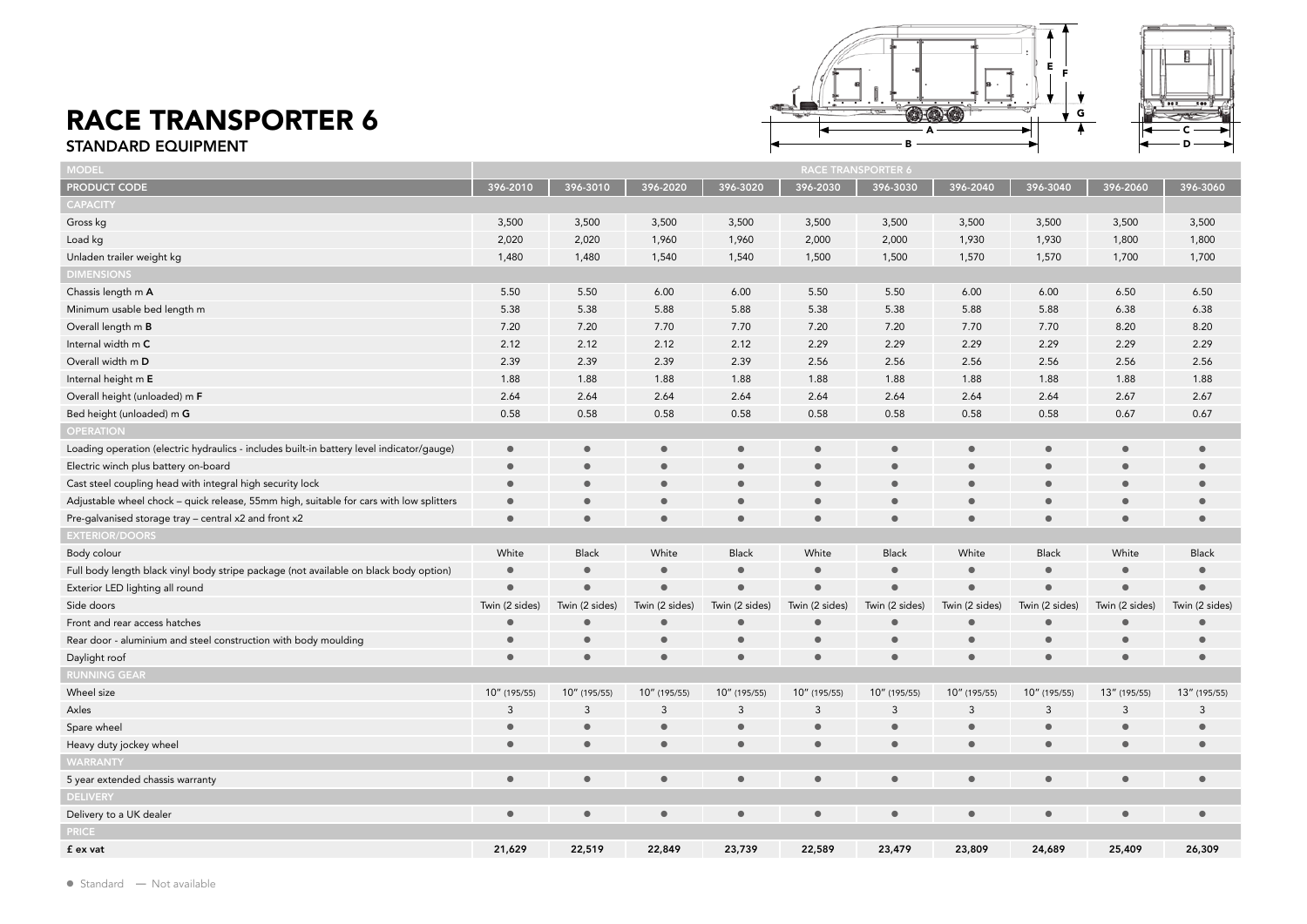## RACE TRANSPORTER 4, 5 & 6

OPTIONS AND OPTION PACKS (Please note that all options within each pack can also be ordered separately)

|                                                                                                                                       |                 | prices in £ ex vat! |           |
|---------------------------------------------------------------------------------------------------------------------------------------|-----------------|---------------------|-----------|
| <b>MODEL</b>                                                                                                                          | RT <sub>4</sub> | RT <sub>5</sub>     | RT 6      |
|                                                                                                                                       |                 |                     |           |
| <b>LIGHTING PACK</b>                                                                                                                  |                 |                     |           |
| <b>PACK CONTENTS</b>                                                                                                                  |                 |                     |           |
| Rear LED trailer lighting<br>Individual price:                                                                                        | 260             |                     | $\bullet$ |
| LED reverse lights - side mounted (factory fitted - dealer fit kit will incur fitting charge)<br>Individual price:                    | 270             | 270                 | 270       |
| Rear exterior LED loading lamps - automatically engaged when side lights of vehicle are on and rear door is open<br>Individual price: | 270             | 270                 | 270       |
| Individual price:<br>Interior LED light strips x 3                                                                                    | 330             | $\bullet$           | $\bullet$ |
| Interior LED flood light package<br>Individual price:                                                                                 | 670             | 670                 | 670       |
| Special pack price:                                                                                                                   | 1,480           | 1,000               | 1,000     |

| <b>STORAGE PACK</b>                                                                  |                     |     |     |     |
|--------------------------------------------------------------------------------------|---------------------|-----|-----|-----|
| <b>PACK CONTENTS</b>                                                                 |                     |     |     |     |
| Pre-galvanised storage tray x2 - central, below bed                                  | Individual price:   | 400 |     |     |
| Hinged aluminium lid x2 + gas strut assistance - for central aluminium storage trays | Individual price:   | 480 |     |     |
| Hinged aluminium lid $x1 + gas$ strut assistance – for front aluminium storage tray  | Individual price:   | –   |     |     |
| Aluminium side storage racks (pair, one each side)                                   | Individual price:   | 290 | 290 | 290 |
|                                                                                      | Special pack price: | 980 |     |     |

| <b>MOTORSPORT PACK</b>                                                                                                             |                     |       |       |       |
|------------------------------------------------------------------------------------------------------------------------------------|---------------------|-------|-------|-------|
| <b>PACK CONTENTS</b>                                                                                                               |                     |       |       |       |
| Lightweight assistor ramps - ultra low loading facility (pair)                                                                     | Individual price:   | 350   | 350   | 350   |
| Tyre rack - high level rack with securing system                                                                                   | Individual price:   | 450   | 450   | 450   |
| Work bench (must be ordered with tyre rack)                                                                                        | Individual price:   | 430   | 430   | 430   |
| Tie-down straps – red, set of 4 x wheel circumference straps, 3000 DaN/Kg; strap over circumference of each of the vehicle's tyres | Individual price:   | 210   |       |       |
|                                                                                                                                    | Special pack price: | 1,230 | 1,040 | 1,040 |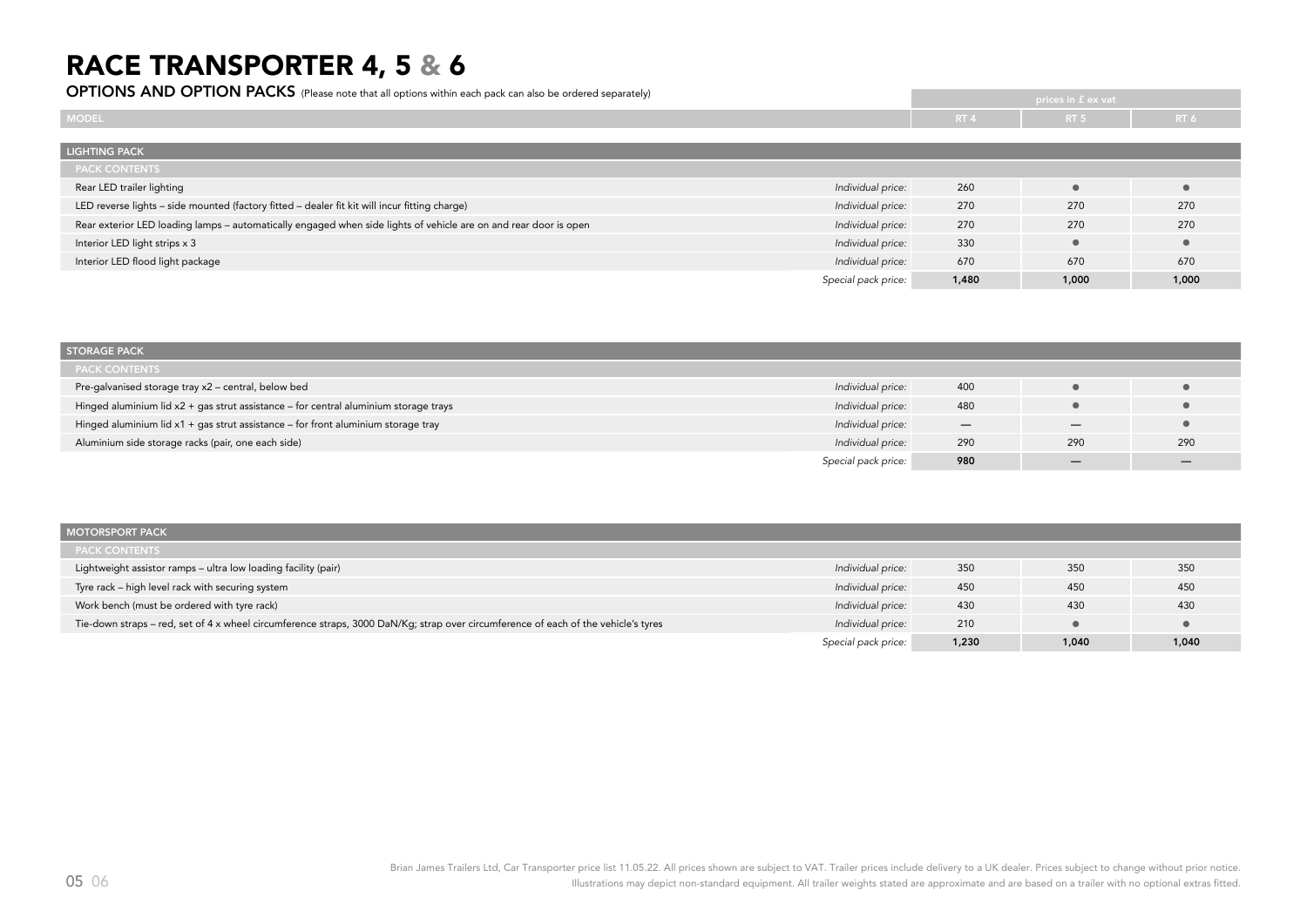#### MORE OPTIONAL EQUIPMENT

| <b>RACE TRANSPORTER 4 &amp; 5</b>                                                                                                  |                 | prices in £ ex vat |                          |
|------------------------------------------------------------------------------------------------------------------------------------|-----------------|--------------------|--------------------------|
| <b>MODEL</b>                                                                                                                       |                 | RT <sub>4</sub>    | RT <sub>5</sub>          |
| <b>WHEELS</b>                                                                                                                      |                 |                    |                          |
| Alloy wheels - (colour Silver) + safety locking bolts and alloy spare                                                              |                 | 600                | 600                      |
| Alloy wheels - (colour Anthracite, diamond cut) + safety locking bolts and alloy spare                                             |                 | 750                | 750                      |
| <b>OPERATION</b>                                                                                                                   |                 |                    |                          |
| Adjustable wheel chock - quick release, 55mm high, suitable for cars with low splitters                                            |                 | 120                | $\bullet$                |
| Adjustable wheel chock - quick release (red), commercial car transporter type                                                      |                 | 150                | 150                      |
| Winch radio control system                                                                                                         |                 |                    | 440                      |
| Deck slick pads x4, red - protect soft compound racing tyres from the punched deck                                                 |                 | 120                | 120                      |
| <b>INTERIOR</b>                                                                                                                    |                 |                    |                          |
| Front store station                                                                                                                |                 | 380                | $\overline{\phantom{m}}$ |
| Front store station - premium                                                                                                      |                 | —                  | 650                      |
| Bench vice (only compatible if optional tyre rack is fitted, see details on previous page within Motorsport Pack section)          |                 | 150                | 150                      |
| Hand wash station with warm water store                                                                                            |                 | 330                | 330                      |
| Paper towel dispenser                                                                                                              |                 | 170                | 170                      |
| SAFETY/SECURITY                                                                                                                    |                 |                    |                          |
| Datatag - security identification system                                                                                           |                 | 150                | 150                      |
| Wheel safety kit - torque wrench with 19mm socket and digital tyre pressure gauge                                                  |                 | 100                | 100                      |
| Tyre pressure monitoring system by TyrePal (in car monitor with external sensors)                                                  |                 | 260                | 260                      |
|                                                                                                                                    |                 |                    |                          |
| <b>RACE TRANSPORTER 6</b>                                                                                                          | 5.5m bed models | 6.0m bed models    | 6.5m bed models          |
| <b>WHEELS</b>                                                                                                                      |                 |                    |                          |
| Alloy wheels - (colour Silver) + safety locking bolts and alloy spare                                                              | 840             | 840                | 840                      |
| Alloy wheels - (colour Anthracite, diamond cut) + safety locking bolts and alloy spare                                             | 1,050           | 1,050              |                          |
| 2nd spare wheel - steel                                                                                                            | 260             | 260                |                          |
| 2nd spare wheel - alloy (colour Silver)                                                                                            | 310             | 310                |                          |
| 2nd spare wheel - alloy (colour Anthracite, diamond cut)                                                                           | 360             | 360                |                          |
| <b>OPERATION</b>                                                                                                                   |                 |                    |                          |
| Remote control bed tilt function controlled by smartphone app                                                                      | 330             | 330                | 330                      |
| Battery charger from mains connection - CTEK technology with quick connect plug                                                    | 270             | 270                | 270                      |
| Winch radio control system                                                                                                         | 440             | 440                | 440                      |
| Adjustable wheel chock - quick release (red), commercial car transporter type                                                      | 150             | 150                | 150                      |
| <b>EXTERIOR</b>                                                                                                                    |                 |                    |                          |
| Single awning - available in left and right side versions (5.5m bed = 3.5m awning / 6.0m bed = 4m awning / 6.5m bed = 4.5m awning) | 920             | 1,040              | 1,160                    |
| Twin awning - includes left and right side versions (5.5m bed = 3.5m awning / 6.0m bed = 4m awning / 6.5m bed = 4.5m awning)       | 1,840           | 2,080              | 2,320                    |
| 360° camera system                                                                                                                 | 2,330           | 2,330              | 2,330                    |
| Reverse camera                                                                                                                     | 270             | 270                | 270                      |
| Solar panel battery charging system                                                                                                | 470             | 470                | 470                      |
| <b>INTERIOR</b>                                                                                                                    |                 |                    |                          |
| Front store station - premium                                                                                                      | 650             | 650                | 650                      |
| Bench vice (only compatible if optional tyre rack is fitted, see details on previous page within Motorsport Pack section)          | 150             | 150                | 150                      |
| Hand wash station with warm water store                                                                                            | 330             | 330                | 330                      |
| Paper towel dispenser                                                                                                              | 170             | 170                | 170                      |
| Mains power socket                                                                                                                 | 230             | 230                | 230                      |
| SAFETY/SECURITY                                                                                                                    |                 |                    |                          |
| Datatag - security identification system                                                                                           | 150             | 150                | 150                      |
| Wheel safety kit - torque wrench with 19mm socket and digital tyre pressure gauge                                                  | 100             | 100                | 100                      |
| Tyre pressure monitoring system by TyrePal (in car monitor with external sensors)                                                  | 330             | 330                | 330                      |